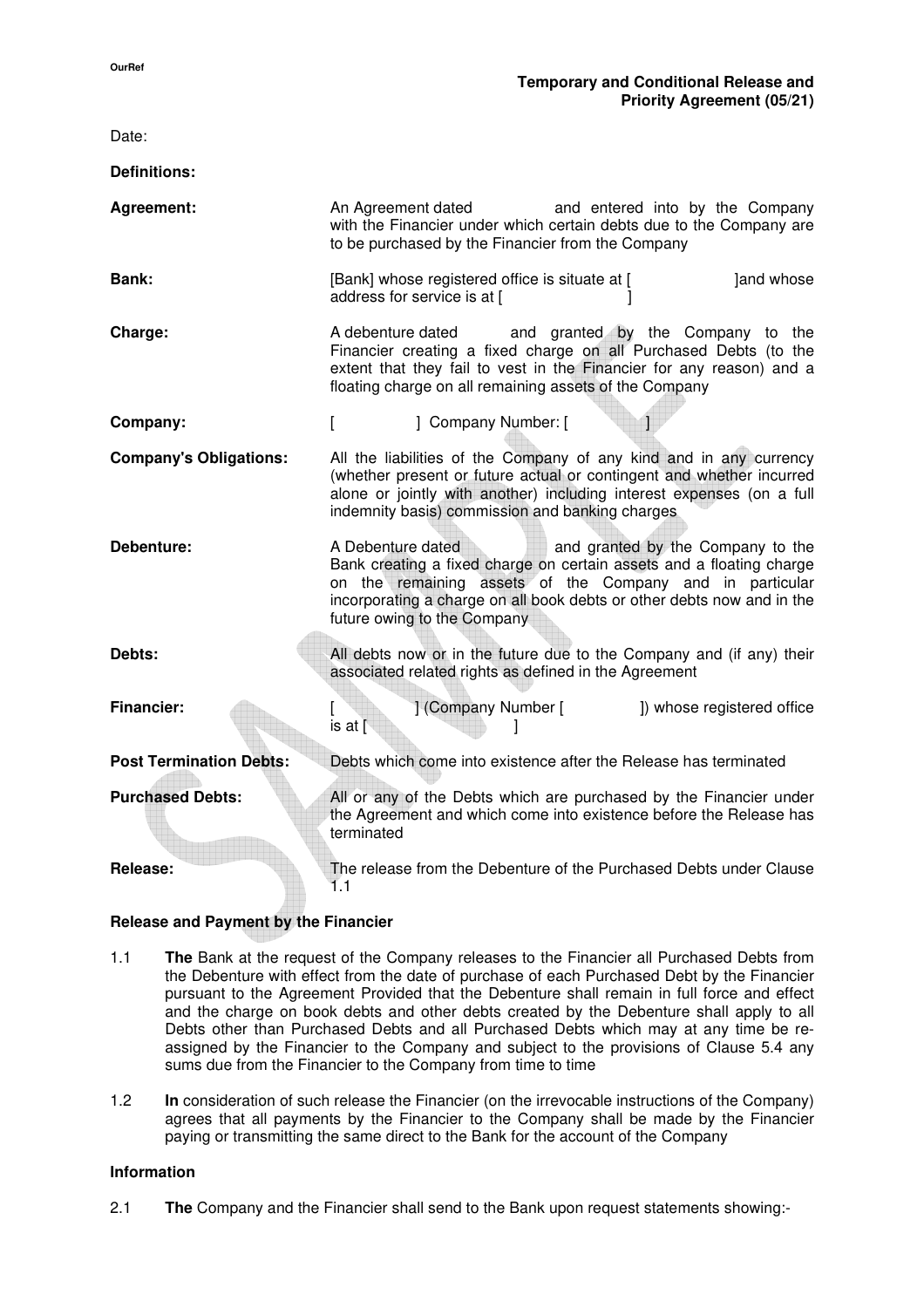- 2.1.1 **The** total amount of the Purchased Debts from time to time purchased by the Financier from the Company
- 2.1.2 **The** state of account from time to time between the Company and the Financier
- 2.1.3 **Any** other information reasonably required by the Bank in connection with the operation of the Agreement
- 2.2 **The** Company irrevocably authorises the Financier to provide to the Bank all information requested pursuant to Clause 2.1

### **Termination**

- 3.1 **The** Bank may terminate the Release on one clear day's written notice to the Financier
- 3.2 **The** Release shall immediately terminate on the Agreement being terminated for any reason or on the Financier and the Company agreeing to any material variation of the Agreement without the prior written consent of the Bank.
- 3.3 **The** Financier shall immediately inform the Bank in writing if the Agreement is terminated for any reason
- 3.4 **On** the Release being terminated it shall cease to have effect in respect of any Post Termination Debts but the Financier's rights in respect of any Purchased Debts shall continue

#### **Deposits with the Bank**

- 4.1 **Notwithstanding** the terms of any charge on the Debts contained in the Charge and any covenant in the Charge or in the Agreement by the Company to pay the proceeds of any Debts into the Company's account with the Financier or with the Bank or some other bank the Financier and the Company agree that the Bank may accept any payment or collect any cheque for the Company's account and the Bank shall not be obliged to pay any sum to the Financier unless the Bank has deliberately procured the payment to the Bank of a sum which to the Bank's knowledge should have been paid to the Financier
- 4.2 **In** respect of any credit balance from time to time on any account of the Company with the Bank the Bank may notwithstanding any charge over such credit balance contained in the Charge:-
- 4.2.1 **At** any time prior to the Financier giving to the Bank written notice that the Financier has appointed a Receiver or taken any formal step to enforce its security under the Charge permit the Company to draw upon any such credit balance
- 4.2.2 **At** any time set-off the whole or any part of the Company's Obligations to the Bank against any such credit balance

### **Priority**

- 5.1 **The** Bank with the consent of the Company agrees that the Charge shall insofar as it relates to the Purchased Debts but not further or otherwise rank in priority to the Debenture for the payment to the Financier of the Company's Obligations to the Financier without limit as a continuing security and this priority shall not be affected by any fluctuation in the amount from time to time owing by the Company to the Financier nor by the existence at any time of a nil or credit balance on any account of the Company with the Financier. Without prejudice to Clause 4.1 the Company shall comply with its covenant in the Charge to pay the proceeds of the Purchased Debts to the Financier which shall be deemed to be compliance with the equivalent covenant in the Debenture
- 5.2 **The** Financier with the consent of the Company agrees that subject to Clause 5.1 the Debenture shall rank in priority to the Charge as a continuing security for the payment to the Bank of the Company's Obligations to the Bank without limit and this priority shall not be affected by any fluctuation in the amount from time to time owing by the Company to the Bank nor by the existence at any time of a nil or credit balance on any account of the Company with the Bank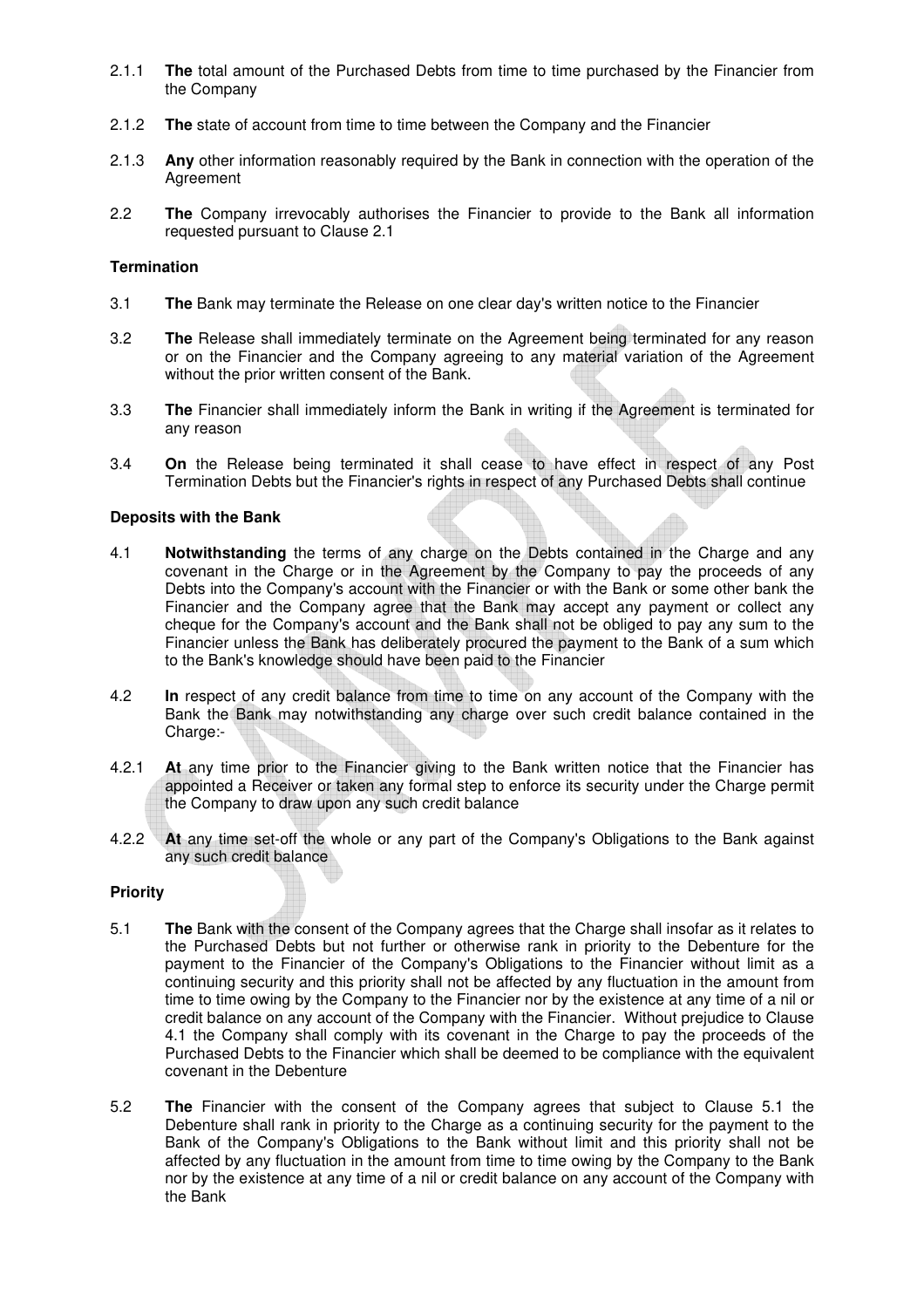- 5.3 **Notwithstanding** the terms of the Charge and any covenant in the Charge by the Company to pay any Debts to the Financier the Financier and the Company agree that:-
- 5.3.1 **Subject** to Clause 5.1 the Company shall comply with its covenant in the Debenture to pay book debts and other debts to the Bank which shall be deemed to be compliance with the equivalent covenant in the Charge
- 5.3.2 **The** Bank shall be entitled to credit any payments received for the account of the Company in respect of book debts and other debts to any account of the Company with the Bank
- 5.4 **The** application of the charge created by the Debenture to any sums due from the Financier to the Company from time to time shall be subject to any right of defence or set-off which the Financier may have against the Company at any time
- 5.5 **The** Bank and the Financier will hold in trust:
- 5.5.1 any money received pursuant to the Debenture or the Charge; and
- 5.5.2 any money which they receive as payment of: 5.5.2.1 a moratorium debt; 5.5.2.2 a priority pre-moratorium debt; or 5.5.2.3 a pre-moratorium debt for which the Company did not have a payment holiday and which was due by the Company by reason of the operation of, or the exercise of rights under, an acceleration or early termination clause and/ or as a result of demand for payment being made on the Company by the Bank or Financier,

to give effect to the priorities declared by this Clause

5.6 **This** priority agreement shall continue in effect despite any termination of the Release

## **Invalidity of the Agreement**

6 **If** the assignment of any Purchased Debt or all the Purchased Debts pursuant to both the Agreement (including any provision in the Agreement by which any Purchased Debt which fails to vest in the Financier is held by the Company in trust for the Financier) and the Charge proves to be ineffective for any reason or not binding upon the Company or any administrator receiver or liquidator of the Company then the Release shall be deemed not to have been given in respect of that Purchased Debt or such Purchased Debts

# **Enforcement**

- 7.1 **Subject** to the Bank and the Financier being entitled to take independent action (except as set out in Clause 7.2 and 7.3) without notice or consultation where either of them considers it necessary to do so the Bank and the Financier agree that if either of them intends to:
- 7.1.1 enforce the Debenture or the Charge respectively that party will give notice of such intention to the other of them prior to taking such action and the Bank and the Financier shall consult with each other regarding the appointment of a suitable person as Receiver or Administrator pursuant to the Debenture and the Charge; and
- 7.1.2 exercise any rights under an acceleration or early termination clause or make demand for payment whilst the Company is subject to a moratorium that party will give notice of such intention to the other of them prior to taking such action.

 If the Bank or the Financier takes independent action without such notice or consultation it will forthwith give written notice to the other of such action taken, and in any event the Bank or the Financier will not, without giving the other two business days' notice, exercise any rights under an acceleration or early termination clause or make demand for payment whilst the Company is subject to a moratorium

- 7.2 **The** Financier agrees that it will not apply to the court for an administration order without the prior written consent of the Bank
- 7.3 **The** Financier agrees that it will not take any steps to appoint an administrator until it has given at least two business days written notice to the Bank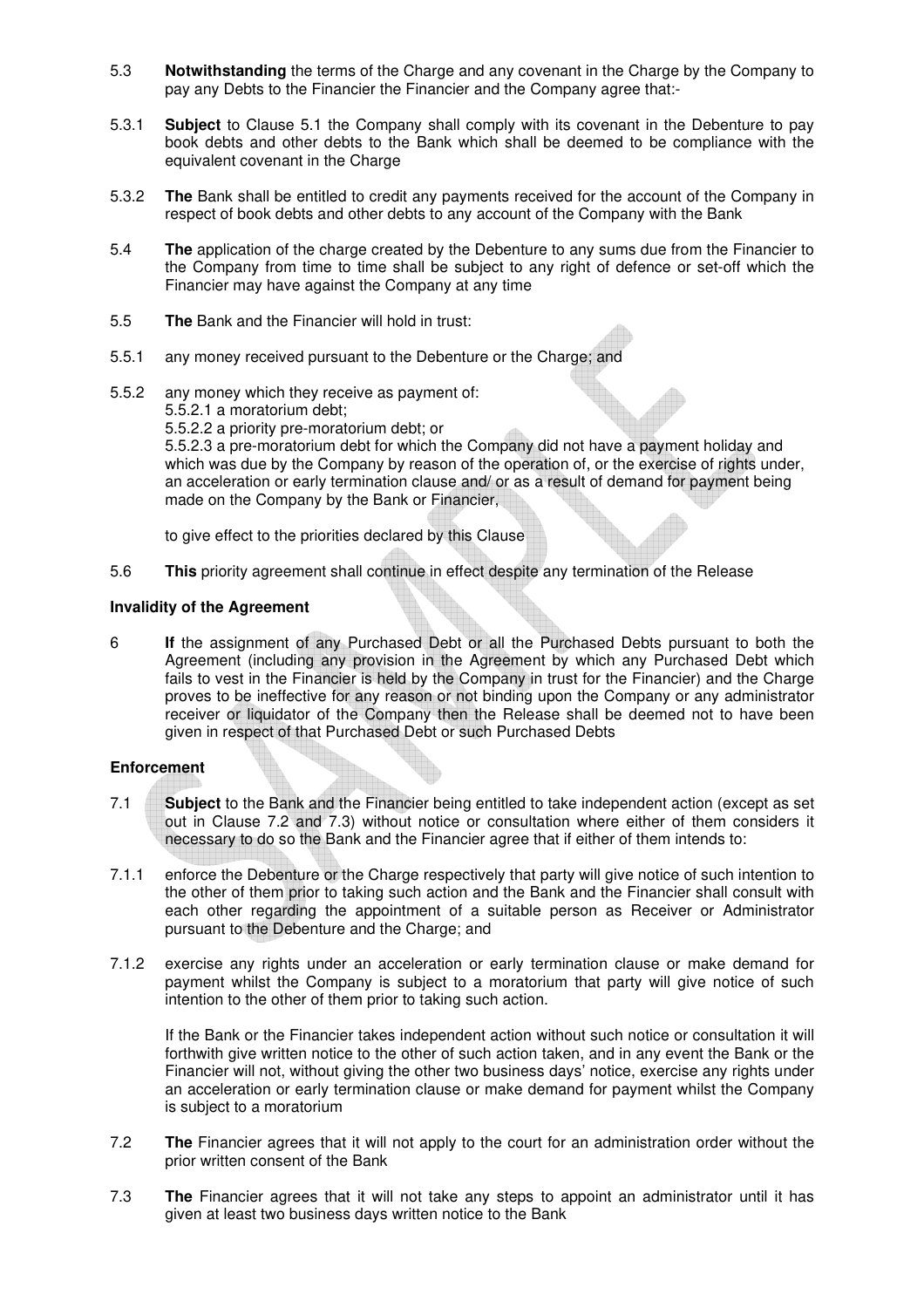# **Alienation**

- 8.1 **This** Release and priority agreement is personal to the Financier and the benefit of it may not be assigned or dealt with by the Financier in any manner
- 8.2 **The** Bank undertakes to the Financier that if at any time the Bank shall assign the Debenture to any third party the assignee shall take any rights under or in relation to the Debenture subject to this Release and priority agreement

# **Notices**

- 9.1 **Any** notice by the Bank may be sent by post or fax or delivered to the Financier at the above address or the Financier's address last known to the Bank
- 9.2 **Any** notice by the Financier may be sent by post or delivered to the Bank at its above address
- 9.3 **A** notice by the Bank or the Financier by first class post shall be deemed served on the next working day after posting
- 9.4 **A** notice by the Bank by fax shall be deemed served at the time of sending

## **Governing Law**

- 10 **This** Release and priority agreement shall be governed by and construed in accordance with English law
- 10.1 The Bank, the Financier and the Company irrevocably submit to the jurisdiction of the English courts and irrevocably agree that a judgment or ruling in any proceedings in connection with this deed in those courts will be conclusive and binding on all parties and may be enforced against any party in the courts of any other jurisdiction

## **Interpretation**

- 11.1 **The** expressions "Debenture" and "Charge" include any substituted or further security taken at any time by the Bank or the Financier respectively from the Company but do not include any security which the Bank or the Financier may take from a third party
- 11.2 **Each** of the provisions of this Release and priority agreement shall be severable and distinct from one another and if one or more of such provisions is invalid or unenforceable the remaining provisions shall not in any way be affected

**As Witness** the hands of the parties

**Signed** by for and on behalf of the Bank (a) in the presence of:-

l Witness' Signature - Bank Employee

**Signed** by  $\qquad \qquad$  ) for and on behalf of the Financier (a) in the presence of:- (i) Director

Witness' Signature